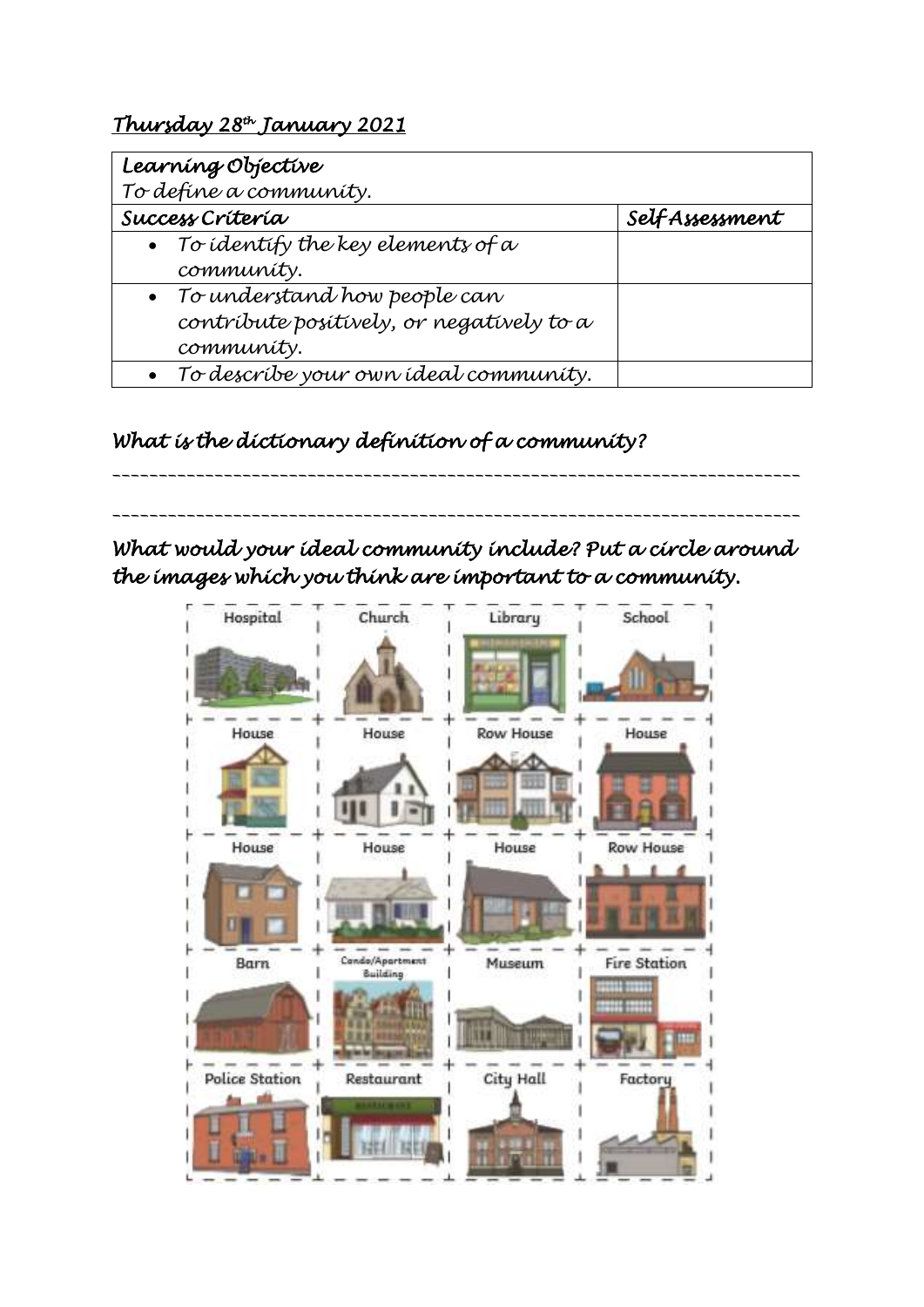

*Is there any of these things which you think are the most important?* 

*\_\_\_\_\_\_\_\_\_\_\_\_\_\_\_\_\_\_\_\_\_\_\_\_\_\_\_\_\_\_\_\_\_\_\_\_\_\_\_\_\_\_\_\_\_\_\_\_\_\_\_\_\_\_\_\_\_\_\_\_\_\_\_\_\_\_\_\_\_*

*I would like you to think about all of the jobs that a community requires people to do for it to run properly. Can you think of 5 jobs which you think are the MOST important?* 

*Did you find it difficult to decide which are the most important jobs? Why was it difficult?* 

*\_\_\_\_\_\_\_\_\_\_\_\_\_\_\_\_\_\_\_\_\_\_\_\_\_\_\_\_\_\_\_\_\_\_\_\_\_\_\_\_\_\_\_\_\_\_\_\_\_\_\_\_\_\_\_\_\_\_\_\_\_\_\_\_\_\_\_\_\_\_\_\_\_\_\_ \_\_\_\_\_\_\_\_\_\_\_\_\_\_\_\_\_\_\_\_\_\_\_\_\_\_\_\_\_\_\_\_\_\_\_\_\_\_\_\_\_\_\_\_\_\_\_\_\_\_\_\_\_\_\_\_\_\_\_\_\_\_\_\_\_\_\_\_\_\_\_\_\_\_\_*